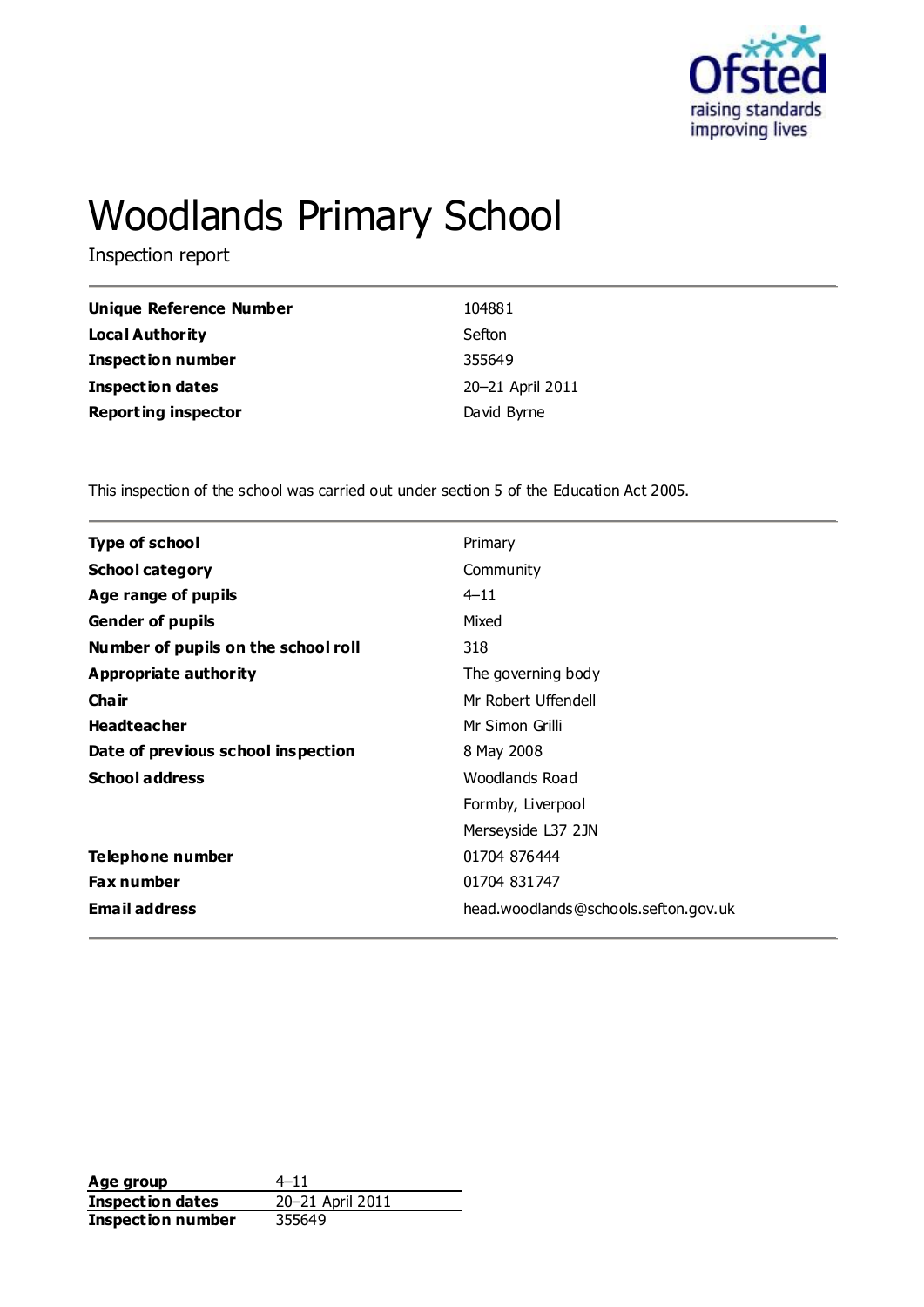The Office for Standards in Education, Children's Services and Skills (Ofsted) regulates and inspects to achieve excellence in the care of children and young people, and in education and skills for learners of all ages. It regulates and inspects childcare and children's social care, and inspects the Children and Family Court Advisory Support Service (Cafcass), schools, colleges, initial teacher training, work-based learning and skills training, adult and community learning, and education and training in prisons and other secure establishments. It assesses council children's services, and inspects services for looked after children, safeguarding and child protection.

Further copies of this report are obtainable from the school. Under the Education Act 2005, the school must provide a copy of this report free of charge to certain categories of people. A charge not exceeding the full cost of reproduction may be made for any other copies supplied.

If you would like a copy of this document in a different format, such as large print or Braille, please telephone 0300 123 4234, or email **[enquiries@ofsted.gov.uk](mailto:enquiries@ofsted.gov.uk)**.

You may copy all or parts of this document for non-commercial educational purposes, as long as you give details of the source and date of publication and do not alter the documentation in any way.

To receive regular email alerts about new publications, including survey reports and school inspection reports, please visit our website and go to 'Subscribe'.

Royal Exchange Buildings St Ann's Square Manchester M2 7LA T: 0300 123 4234 Textphone: 0161 618 8524 E: **[enquiries@ofsted.gov.uk](mailto:enquiries@ofsted.gov.uk)**

W: **[www.ofsted.gov.uk](http://www.ofsted.gov.uk/)**

© Crown copyright 2011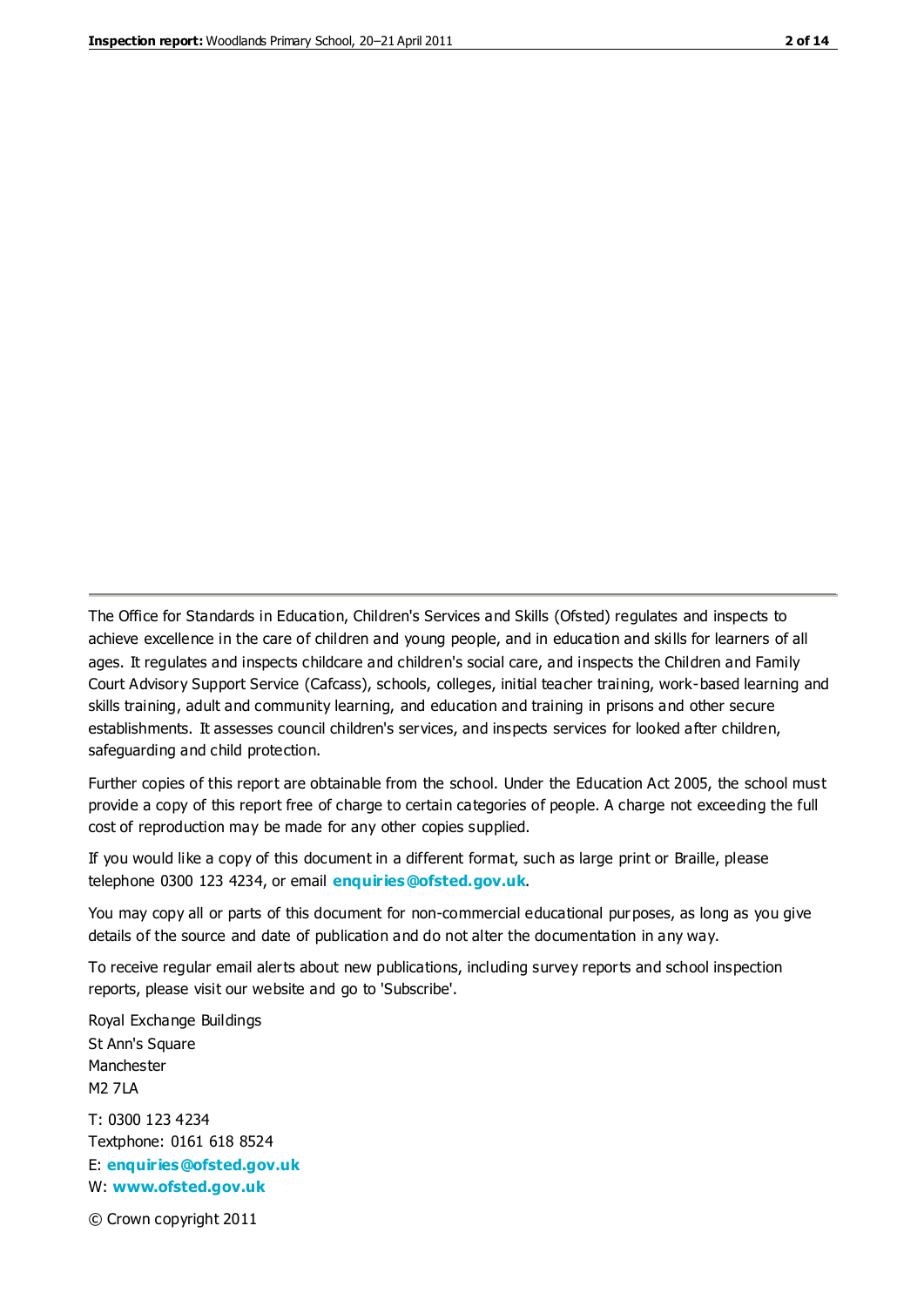## **Introduction**

This inspection was carried out by three additional inspectors. Two inspectors observed teaching and learning in 18 lessons, taught by 13 teachers, and held meetings with representatives of the local authority, governing body, staff, pupils and parents. The inspection team observed the school's work, and looked at a wide range of documentation provided by the school, including records of pupils' progress and the school improvement plan and policies for securing safeguarding and child protection. The team analysed the questionnaires returned by 201 parents and carers and also evaluated those supplied by pupils and staff.

The inspection team reviewed many aspects of the school's work. It looked in detail at a number of key areas.

- How well children make progress in the Early Years Foundation Stage.
- Whether the quality of teaching is suitably challenging for all pupils to make sufficient progress and to work independently.
- Whether the quality of the curriculum affects the rate of pupils' progress, especially that of boys.
- How well the effectiveness of leaders and managers at all levels raises attainment and drives learning forward.

## **Information about the school**

This is a larger-than-average-sized primary school. The percentage of pupils known to be eligible for free school meals is low as is the proportion identified with special educational needs and/or disabilities. The vast majority of pupils are from White British backgrounds. There have been changes in staffing since the last inspection with the appointment of new staff with management responsibilities and some job-shares have been established. Major upgrades have been made to the school buildings and aspects of the outdoor provision. The school provides before- and after-school provision, which is inspected separately by Ofsted.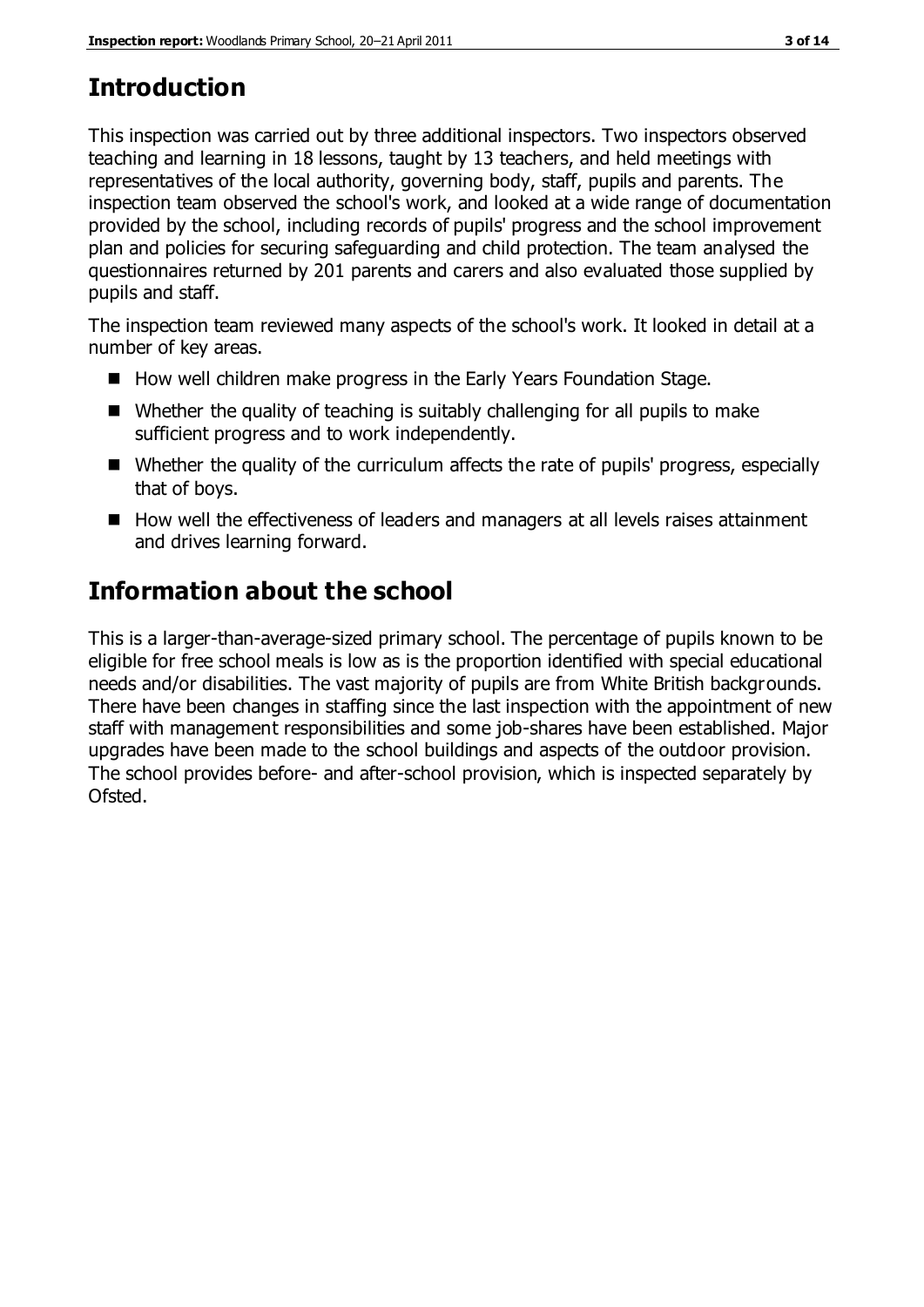## **Inspection judgements**

| Overall effectiveness: how good is the school? |  |
|------------------------------------------------|--|
|------------------------------------------------|--|

## **The school's capacity for sustained improvement 2**

## **Main findings**

This is a good school. It achieves its aim of providing, 'a happy, caring, secure and stimulating community' for pupils and their families. Pupils' level of academic attainment is high and there are outstanding aspects of personal development. Pupils have a good foundation for learning in the Early Years Foundation Stage and start Year 1 with above average attainment. Between Year 1 and Year 6 pupils' progress is good and, by the end of Year 6, the level of attainment is high in English, mathematics and sci ence. The good results mask a degree of underachievement in writing across the school, particularly amongst boys, and in the performance of girls in mathematics in Key Stage 1. Pupils make good progress in aspects of their personal development. They develop an extremely advanced understanding for their age of how to act safely and are very aware of the importance of eating sensibly and taking regular exercise. Behaviour is good and bullying is rare. Pupils enjoy school, and this is one reason for their high rates of attendance and excellent punctuality.

The quality of teaching is good with particular strengths in the Early Years Foundation Stage and upper Key Stage 2. Staff work hard to challenge and extend the advanced knowledge of many pupils. Lessons are generally exciting and the basic skills of literacy and numeracy are taught well, but expectations for pupils to take responsibility for their own learning are frequently low; this reduces the progress of the highest attaining pupils. Pupils talk positively about how the more active curriculum is improving enjoyment and learning. Planning, however, is not yet refined enough to enable staff to monitor the pupils' achievement in subjects other than English, mathematics and science. Good care, guidance and support enable pupils with special educational needs and/or disabilities and those whose circumstances make them potentially vulnerable, to access all aspects of school life.

Effective leadership and management, including that of the governing body, have improved the school since the last inspection. Achievement is now outstanding, teaching is better, the engagement of parents and carers is outstanding and excellent partnerships benefit pupils. The strong management team evaluates the school's effectiveness thoroughly. It uses information gained from its robust systems, such as those that track pupils' progress, to set ambitious targets for future development.

Given the current strengths within the school, it has a good capacity for sustained improvement and gives excellent value for money.

## **What does the school need to do to improve further?**

■ Ensure that all aspects of underachievement are addressed by: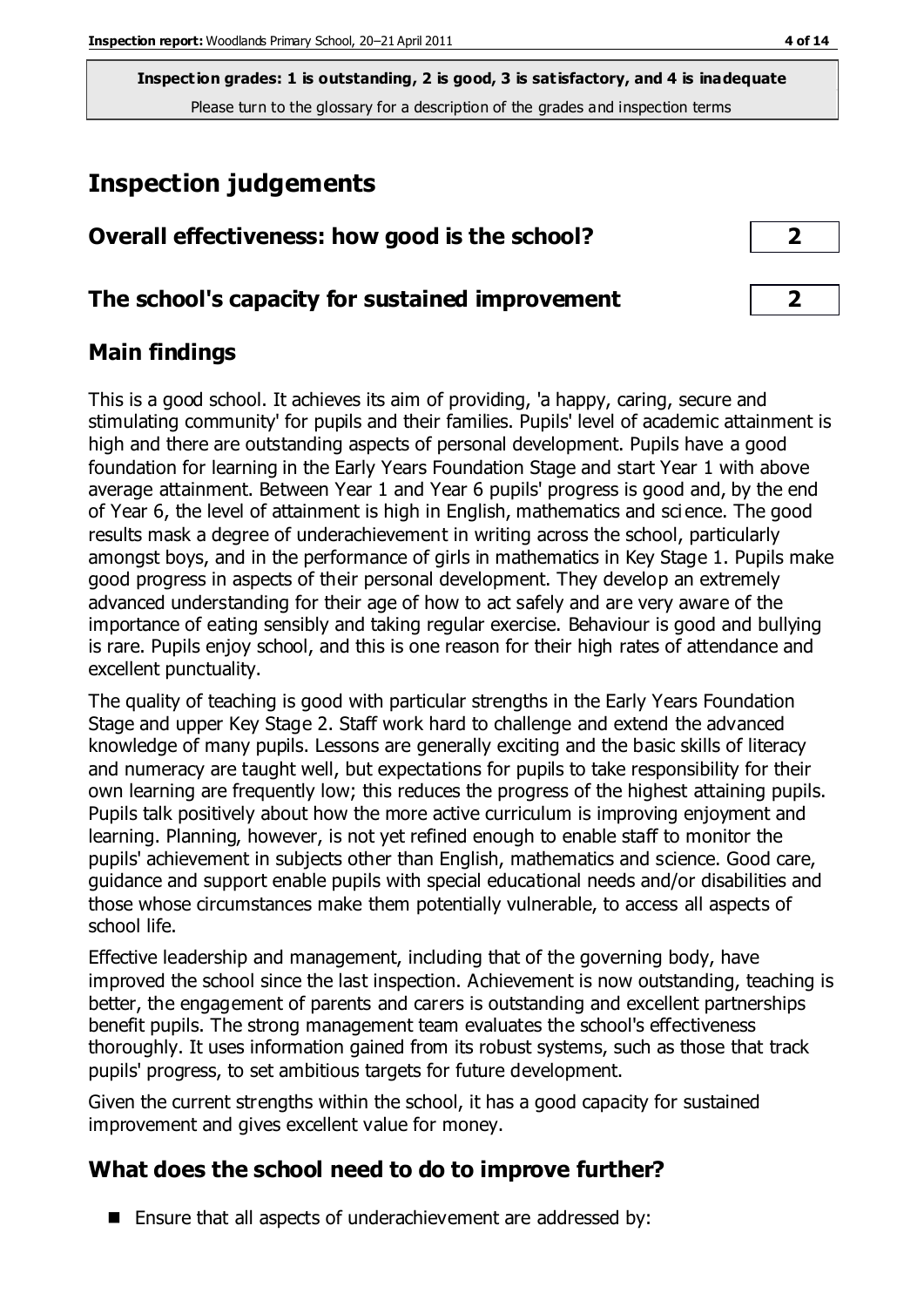- improving the performance of boys in writing across the school and of girls in mathematics at Key Stage 1
- raising the overall quality of teaching to give pupils, especially the more able, more opportunity to work independently
- refining the planning of the curriculum so that pupils' achievement in all subjects can be monitored.

#### **Outcomes for individuals and groups of pupils 1**

Outcomes for pupils are outstanding. Pupils enjoy learning, are conscientious in lessons and set themselves high standards. They leave Year 6 with high levels of attainment in English, mathematics and science. Given that the starting points for most children in the Early Years Foundation Stage are typical for their age, this represents outstanding achievement. Pupils make good progress as they move through the school accelerating noticeably in upper Key Stage 2. By the end of both Year 2 and Year 6, attainment has been consistently high in recent years and improved since the last inspection, although attainment in writing tends to be lower than in reading. This is primarily because the performance of boys in writing tends to be lower than that of the girls. In Key Stage 1, however, boys tend to do better than girls in mathematics. Pupils with special educational needs and/or disabilities benefit from good support and make good progress towards their individual plans.

Pupils grow into polite and mature young citizens of the future and are prepared extremely well for their next stage of education. They acquire an exceptionally good knowledge and understanding of how to live safe and healthy lives. A high proportion understand the importance of eating healthily, for example, by avoiding too much sugar and fat in food, and most value regular exercise by participating in sport and cycling to school. The pupils' voice is valued and influences aspects of the school's organisation; the school council has given ideas about resources for activities at playtimes and the ecocouncil is energetically developing the new, high-quality wildlife area at the school. Pupils are aware of the plight of others less fortunate than themselves in terms of the global dimension. They have a mature understanding of a range of global and political issues, for example, the contribution made by Martin Luther King and Nelson Mandela to Human Rights. Initiatives are taken to raise funds for a partner school in Namibia as well as contributing to charities nearer home. The pupils' understanding of those different from themselves in terms of cultural, ethnic and social backgrounds, although satisfactory, is a relative weakness which is being acted upon by the school.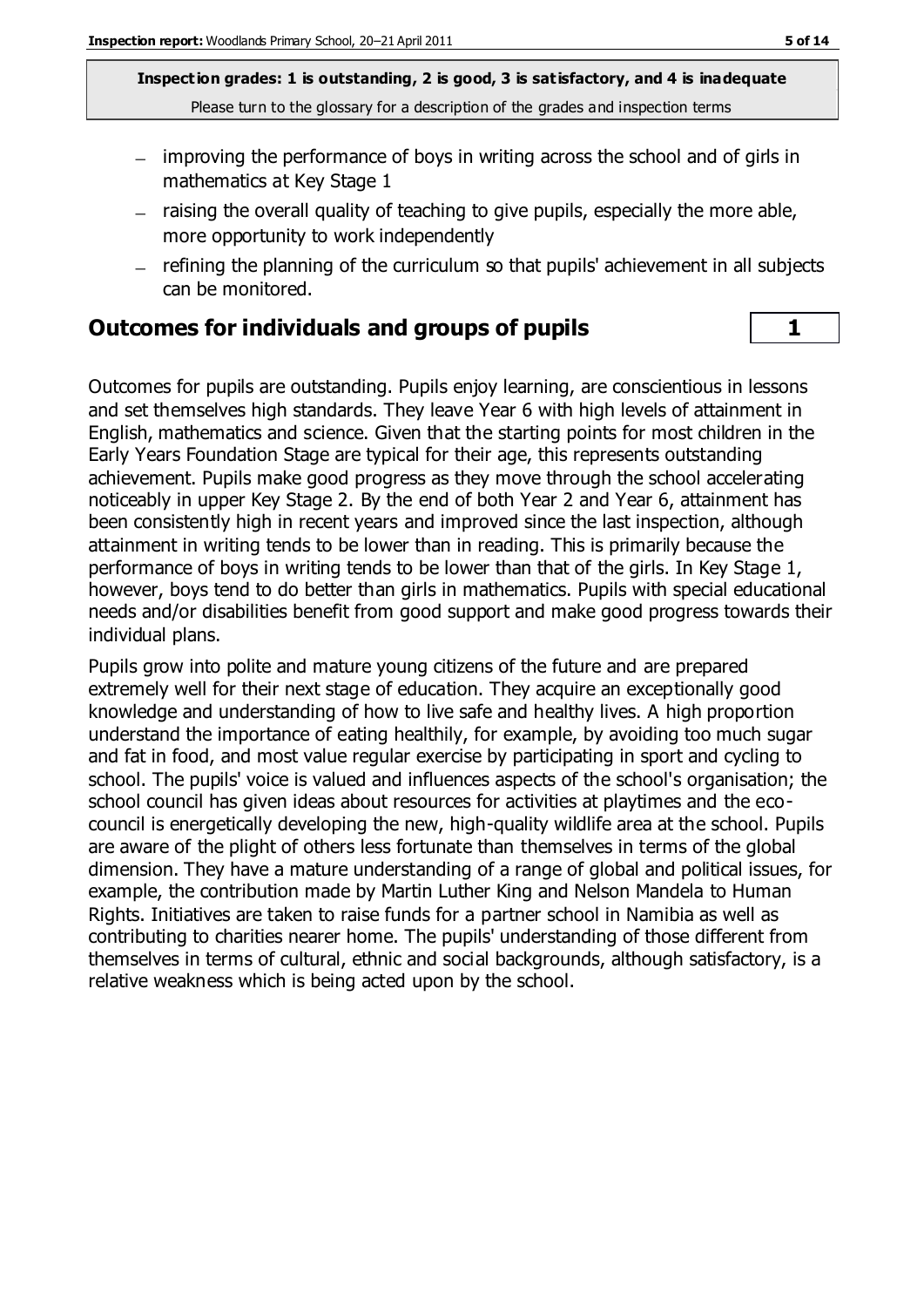## **Inspection grades: 1 is outstanding, 2 is good, 3 is satisfactory, and 4 is inadequate**

Please turn to the glossary for a description of the grades and inspection terms

These are the grades for pupils' outcomes

| Pupils' achievement and the extent to which they enjoy their learning                                                     | 1              |
|---------------------------------------------------------------------------------------------------------------------------|----------------|
| Taking into account:<br>Pupils' attainment <sup>1</sup>                                                                   | 1              |
| The quality of pupils' learning and their progress                                                                        | $\mathcal{P}$  |
| The quality of learning for pupils with special educational needs and/or disabilities<br>and their progress               | $\overline{2}$ |
| The extent to which pupils feel safe                                                                                      | 1              |
| Pupils' behaviour                                                                                                         | 2              |
| The extent to which pupils adopt healthy lifestyles                                                                       | 1              |
| The extent to which pupils contribute to the school and wider community                                                   | 2              |
| The extent to which pupils develop workplace and other skills that will contribute to<br>their future economic well-being |                |
| Taking into account:<br>Pupils' attendance <sup>1</sup>                                                                   |                |
| The extent of pupils' spiritual, moral, social and cultural development                                                   | 2              |

<sup>1</sup> The grades for attainment and attendance are: 1 is high; 2 is above average; 3 is broadly average; and 4 is low

## **How effective is the provision?**

Teachers bring a good understanding of most subjects to their teaching. Imaginative approaches are employed. In lower Key Stage 2, for example, pupils explored the preservation of bodies by the Egyptians by making their own mummified fish! Staff are confident in their ability to structure pupils' learning to enable them to make good progress. Good use of in-class support makes a significant contribution to the progress of pupils with special educational needs and/or disabilities. Lessons have clear learning objectives and usually, though not always, provide a good balance between increasing knowledge and applying skills. A strong emphasis is placed on encouraging pupils to discuss their thoughts and explain their conclusions. At times, however, lessons are overdirected and too little scope is provided for pupils to develop their own lines of enquiry. Thus, the more-able pupils are sometimes not challenged as fully as they could be. Teachers make good use of assessment to check on the progress of pupils. Pupils' work is marked routinely and carefully with helpful comments indicating what they have achieved. In most cases, but not all, these comments include suggestions about how to improve, to which pupils often respond readily, setting up a dialogue with their teachers about their work.

The curriculum effectively meets the needs of all pupils. Much time is devoted to the basic skills of reading through dedicated sessions to build up the pupils' understanding of sounds and letters. The introduction of a more creative curriculum is in the process of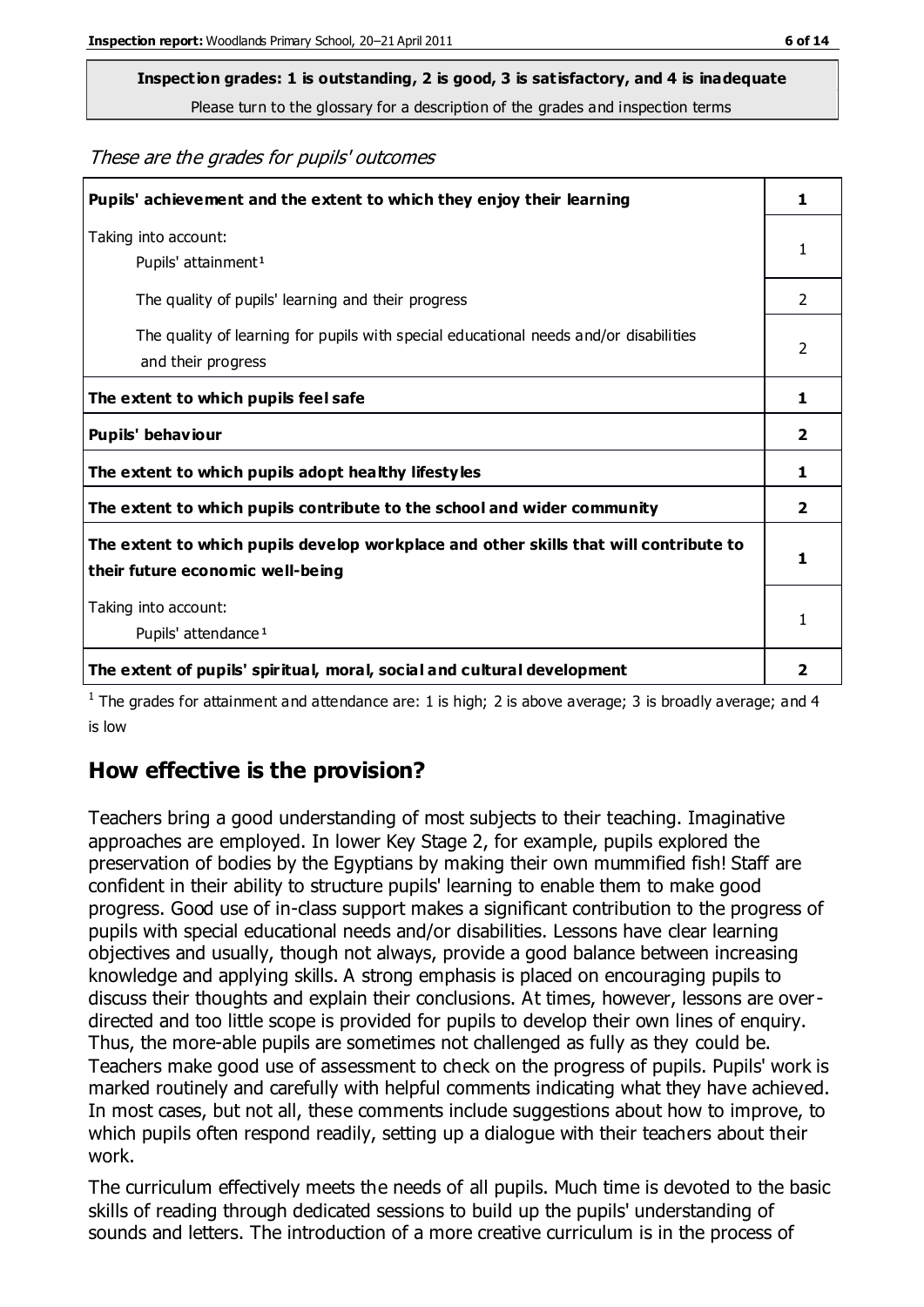being established and is already motivating all pupils. The quality of writing is improving. This is because of the increased time given to role play in English lessons and through expanding writing tasks for a wide range of purposes. The success of such motivational strategies is constantly under review and being refined. A positive result of these initiatives is that the gap between the difference in attainment in writing of boys and girls across the school is narrowing. The pupils' confidence in using computers to support learning is demonstrated by pupils in Year 6 creating high-quality research booklets on mountains. Pupils benefit from access to French at Key Stage 2 and opportunities to develop confidence in singing and musical performance. External visits are arranged to support learning in lessons, for example, to the local city museum. Pupils are inspired by a variety of visitors such as authors, musicians and sports people who share their talents. Out of normal lesson times, pupils have access to a variety of extra-curricular activities including drama, dance and music.

Pupils receive good care, guidance and support. Those whose circumstances make them potentially vulnerable benefit from effective systems to support them, including those for child protection. Regular review meetings for pupils involve parents and carers so that good support is gained at home as well as that provided in school. Excellent partnerships with outside agencies from education, health and welfare provide additional expertise as required. Much is done within school to support families when children start school in the Early Years Foundation Stage, including meeting parents and carers at their home. Any difficulties encountered by pupils moving on to the next stage of education are minimised by very productive relationships with the secondary schools.

| The quality of teaching                                                                                    |  |
|------------------------------------------------------------------------------------------------------------|--|
| Taking into account:<br>The use of assessment to support learning                                          |  |
| The extent to which the curriculum meets pupils' needs, including, where relevant,<br>through partnerships |  |
| The effectiveness of care, guidance and support                                                            |  |

These are the grades for the quality of provision

## **How effective are leadership and management?**

There is a strong sense of teamwork and shared responsibility amongst all who work in the school. The headteacher, supported by a dedicated deputy and senior leadership team members are determined to tackle any areas of weakness. Systems to check how well the school is doing are regular and thorough but managers are not yet drawing conclusions about pupils' learning in subjects other than English, mathematics and science. Development plans are very detailed in ways of tackling any weaknesses in literacy and numeracy and other key areas for development. A thorough analysis of data about individual pupils' performance is used to set very challenging targets for attainment. The governing body is effective. It keeps a critical eye on the school's performance and sets high expectations for staff and pupils. Members of the governing body ensure that the school complies with all legal requirements. Good procedures are in place relating to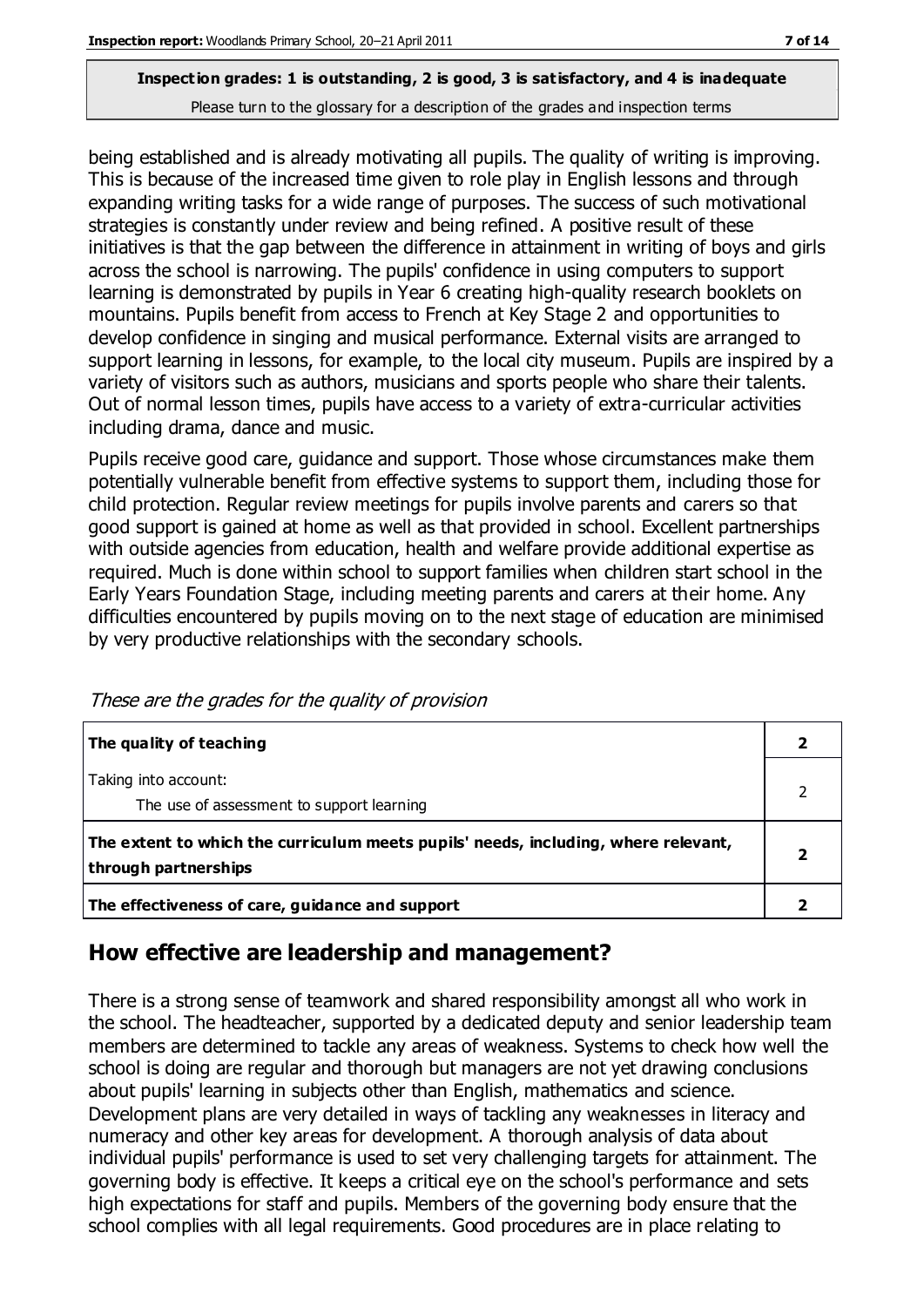safeguarding and child protection. The school site is safe and secure and all reasonable risks are removed.

The school has outstanding partnerships that provide many opportunities for pupils that would otherwise not be available. This is exemplified by links with a local specialist high school that enable pupils to explore aspects of science, design and technology and French. Parents and carers are heavily involved in school life. Excellent communication and interaction with school keeps them very well informed about their children's achievement. Much is done to engage parents and carers in their children's learning both in school and at home. A strong commitment exists to promoting equality of opportunity and tackling discrimination. Steps are being taken to narrow the gap between the performance of boys and girls. Senior leaders have a good understanding of the school's religious, ethnic and socio-economic context and pupils make a good contribution to community cohesion. The school's commitment to this is demonstrated by the school's support for a school in Namibia and also the opportunities for pupils to meet people of other cultures, for example, people who have lived in South Africa and others from Nigeria. Excellent management of resources available to the school enables it to meet the needs of the large majority of pupils and achieve high-quality outcomes. The accommodation is extremely well maintained and regular investment is on-going, for example, in developing the school grounds.

| The effectiveness of leadership and management in embedding ambition and driving<br>improvement                                                                  | $\overline{\mathbf{2}}$ |
|------------------------------------------------------------------------------------------------------------------------------------------------------------------|-------------------------|
| Taking into account:<br>The leadership and management of teaching and learning                                                                                   | 2                       |
| The effectiveness of the governing body in challenging and supporting the<br>school so that weaknesses are tackled decisively and statutory responsibilities met | $\mathbf{2}$            |
| The effectiveness of the school's engagement with parents and carers                                                                                             | 1                       |
| The effectiveness of partnerships in promoting learning and well-being                                                                                           | 1                       |
| The effectiveness with which the school promotes equality of opportunity and tackles<br>discrimination                                                           | $\overline{\mathbf{2}}$ |
| The effectiveness of safeguarding procedures                                                                                                                     | $\overline{2}$          |
| The effectiveness with which the school promotes community cohesion                                                                                              | $\mathbf{2}$            |
| The effectiveness with which the school deploys resources to achieve value for money                                                                             | 1                       |

These are the grades for leadership and management

## **Early Years Foundation Stage**

The provision for children in Early Years Foundation Stage is good. It is well managed and ensures that children are safe and secure at all times. From starting points that are broadly typical for their age children's attainment rises to above average by the start of Year 1. This good progress is the result of good teaching and an exciting and stimulating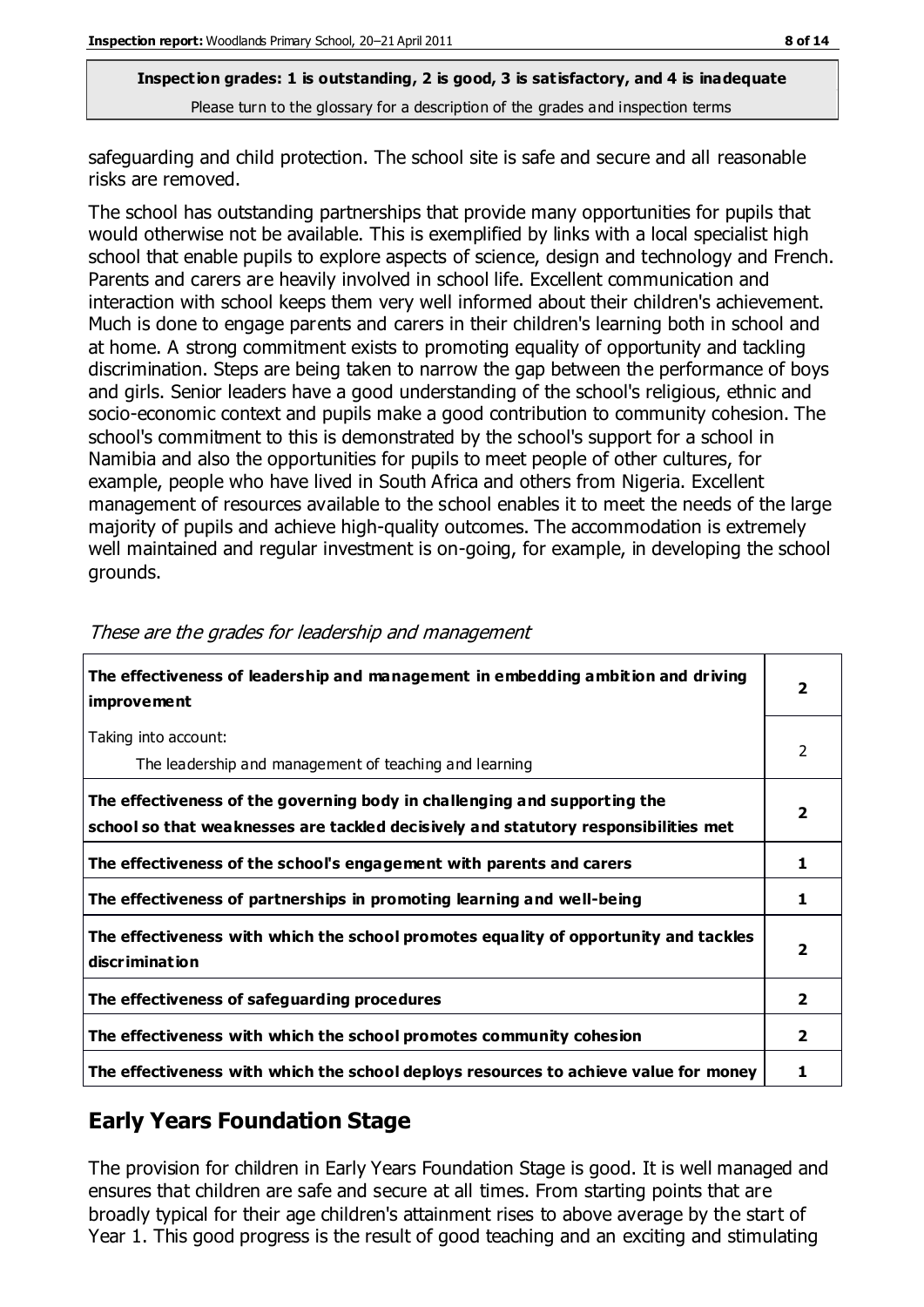curriculum. Activities are well balanced between those led by adults and those initiated by children. For example, adults helped children to make chocolate Easter Eggs, while an imaginary Sea Life Centre was constructed by children using their own ideas. Warm relationships encourage children to share equipment happily, take turns and look after each other. Whilst many children have a good vocabulary and speak well, their knowledge of letters and sounds is a relative weakness and holds down the development of writing for some. To tackle this, staff provide topics that build on the interests of all children but with care to attract the interest of boys, using themes such as 'Dr Who' and 'Pirates'. Writing opportunities are provided in all areas of learning. In the construction area, for example, children were encouraged to list the materials used. Assessment is used constructively to guide planning so that the needs of each child are met. Close and very effective partnerships with parents and carers benefit the children's education. Lively, twice weekly family learning sessions have enabled parents and carers to gain an insight into ways of helping their children with numeracy at home. There is a clear vision for improvement within the Early Years Foundation Stage, including the aim of improving aspects of outdoor provision, which as yet does not match that of the indoors.

These are the grades for the Early Years Foundation Stage

| Overall effectiveness of the Early Years Foundation Stage                             |  |
|---------------------------------------------------------------------------------------|--|
| Taking into account:<br>Outcomes for children in the Early Years Foundation Stage     |  |
| The quality of provision in the Early Years Foundation Stage                          |  |
| The effectiveness of leadership and management of the Early Years Foundation<br>Stage |  |

## **Views of parents and carers**

The percentage of parents and carers returning their questionnaires was just over a half. The large majority rate the school highly and they are unanimous that their children are safe at school. The large majority feel that their children enjoy school and are making good progress. Teaching is rated highly in meeting the needs of pupils and preparing them for their future. A small minority of questionnaires expressed concern about the way unacceptable behaviour is managed and some parents and carers were also concerned about the effectiveness of leadership and management. Inspection findings endorse the positive comments of parents and carers. On inspection, behaviour was found to be good and to contribute to good learning and relationships within the school. Leadership and management were judged to be good because they promote high attainment and good progress.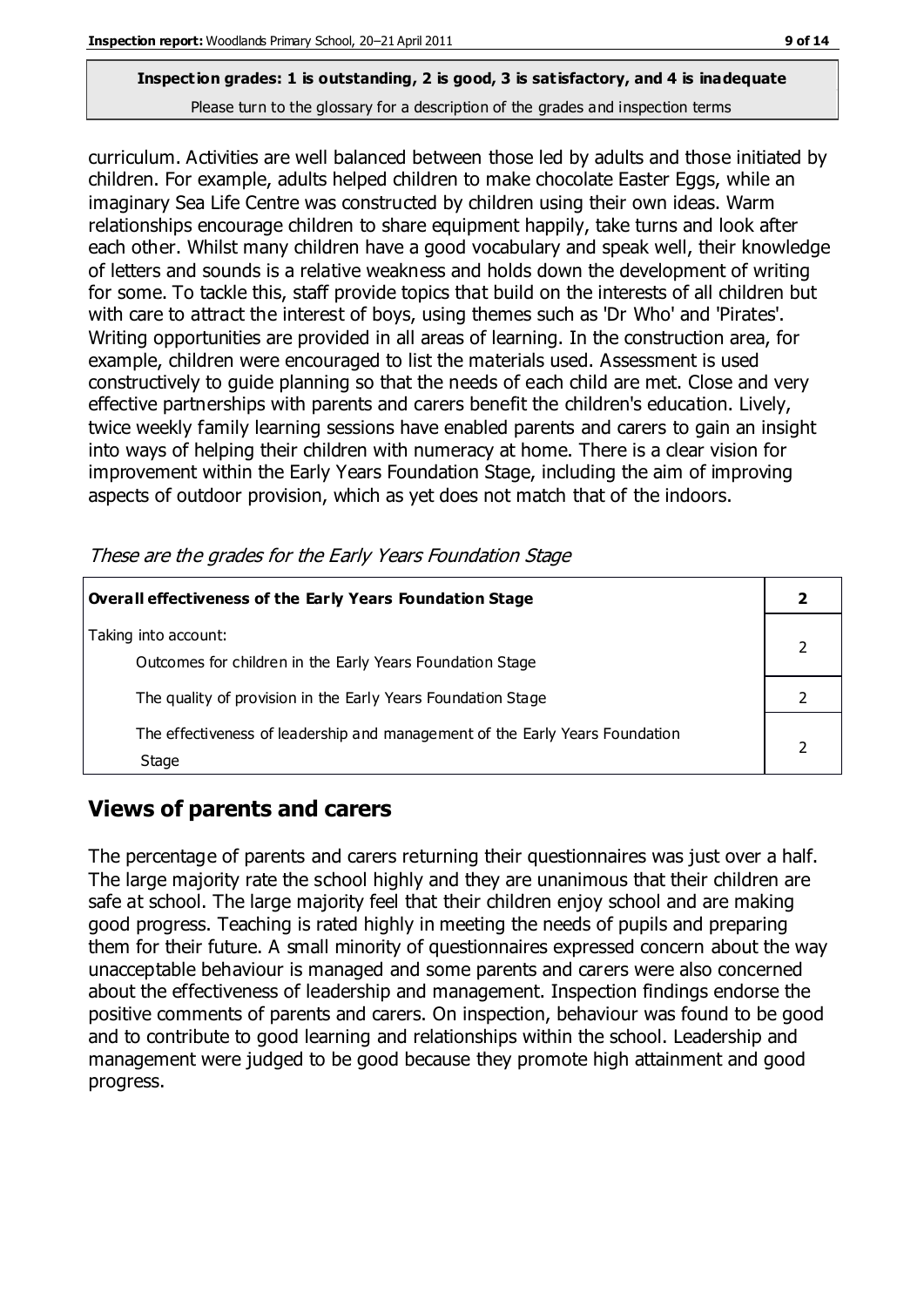#### **Responses from parents and carers to Ofsted's questionnaire**

Ofsted invited all the registered parents and carers of pupils registered at Woodlands Primary School to complete a questionnaire about their views of the school.

In the questionnaire, parents and carers were asked to record how strongly they agreed with 13 statements about the school.

The inspection team received 201 completed questionnaires by the end of the on-site inspection. In total, there are 318 pupils registered at the school.

| <b>Statements</b>                                                                                                                                                                                                                                       |              | <b>Strongly</b><br>agree | <b>Agree</b> |               | <b>Disagree</b> |               | <b>Strongly</b><br>disagree |                |
|---------------------------------------------------------------------------------------------------------------------------------------------------------------------------------------------------------------------------------------------------------|--------------|--------------------------|--------------|---------------|-----------------|---------------|-----------------------------|----------------|
|                                                                                                                                                                                                                                                         | <b>Total</b> | $\frac{0}{0}$            | <b>Total</b> | $\frac{0}{0}$ | <b>Total</b>    | $\frac{0}{0}$ | <b>Total</b>                | $\frac{0}{0}$  |
| My child enjoys school                                                                                                                                                                                                                                  | 130          | 65                       | 64           | 32            | 3               | $\mathbf{1}$  | $\mathbf{1}$                | $\mathbf 0$    |
| The school keeps my child<br>safe                                                                                                                                                                                                                       | 145          | 72                       | 53           | 26            | $\mathbf{1}$    | $\mathbf 0$   | $\mathbf 0$                 | $\mathbf 0$    |
| My school informs me about<br>my child's progress                                                                                                                                                                                                       | 89           | 44                       | 95           | 47            | 12              | 6             | $\mathbf 0$                 | $\mathbf 0$    |
| My child is making enough<br>progress at this school                                                                                                                                                                                                    | 94           | 47                       | 79           | 39            | 16              | 8             | $\mathbf{1}$                | $\mathbf 0$    |
| The teaching is good at this<br>school                                                                                                                                                                                                                  | 94           | 47                       | 93           | 46            | $\overline{7}$  | 3             | $\mathbf 0$                 | $\mathbf 0$    |
| The school helps me to<br>support my child's learning                                                                                                                                                                                                   | 87           | 43                       | 102          | 51            | 10              | 5             | $\mathbf 0$                 | $\mathbf 0$    |
| The school helps my child to<br>have a healthy lifestyle                                                                                                                                                                                                | 94           | 47                       | 99           | 49            | 6               | 3             | $\mathbf 0$                 | $\mathbf 0$    |
| The school makes sure that<br>my child is well prepared for<br>the future (for example<br>changing year group,<br>changing school, and for<br>children who are finishing<br>school, entering further or<br>higher education, or entering<br>employment) | 81           | 40                       | 99           | 49            | 10              | 5             | $\overline{2}$              | $\mathbf{1}$   |
| The school meets my child's<br>particular needs                                                                                                                                                                                                         | 88           | 44                       | 98           | 49            | 11              | 5             | $\mathbf{1}$                | $\mathbf 0$    |
| The school deals effectively<br>with unacceptable behaviour                                                                                                                                                                                             | 62           | 31                       | 93           | 46            | 27              | 13            | $\overline{7}$              | 3              |
| The school takes account of<br>my suggestions and concerns                                                                                                                                                                                              | 68           | 34                       | 107          | 53            | 16              | 8             | 5                           | $\overline{2}$ |
| The school is led and<br>managed effectively                                                                                                                                                                                                            | 71           | 35                       | 97           | 48            | 17              | 8             | 9                           | $\overline{4}$ |
| Overall, I am happy with my<br>child's experience at this<br>school                                                                                                                                                                                     | 105          | 52                       | 85           | 42            | $\overline{7}$  | 3             | $\mathbf{1}$                | $\pmb{0}$      |

The table above summarises the responses that parents and carers made to each statement. The percentages indicate the proportion of parents and carers giving that response out of the total number of completed questionnaires. Where one or more parents and carers chose not to answer a particular question, the percentages will not add up to 100%.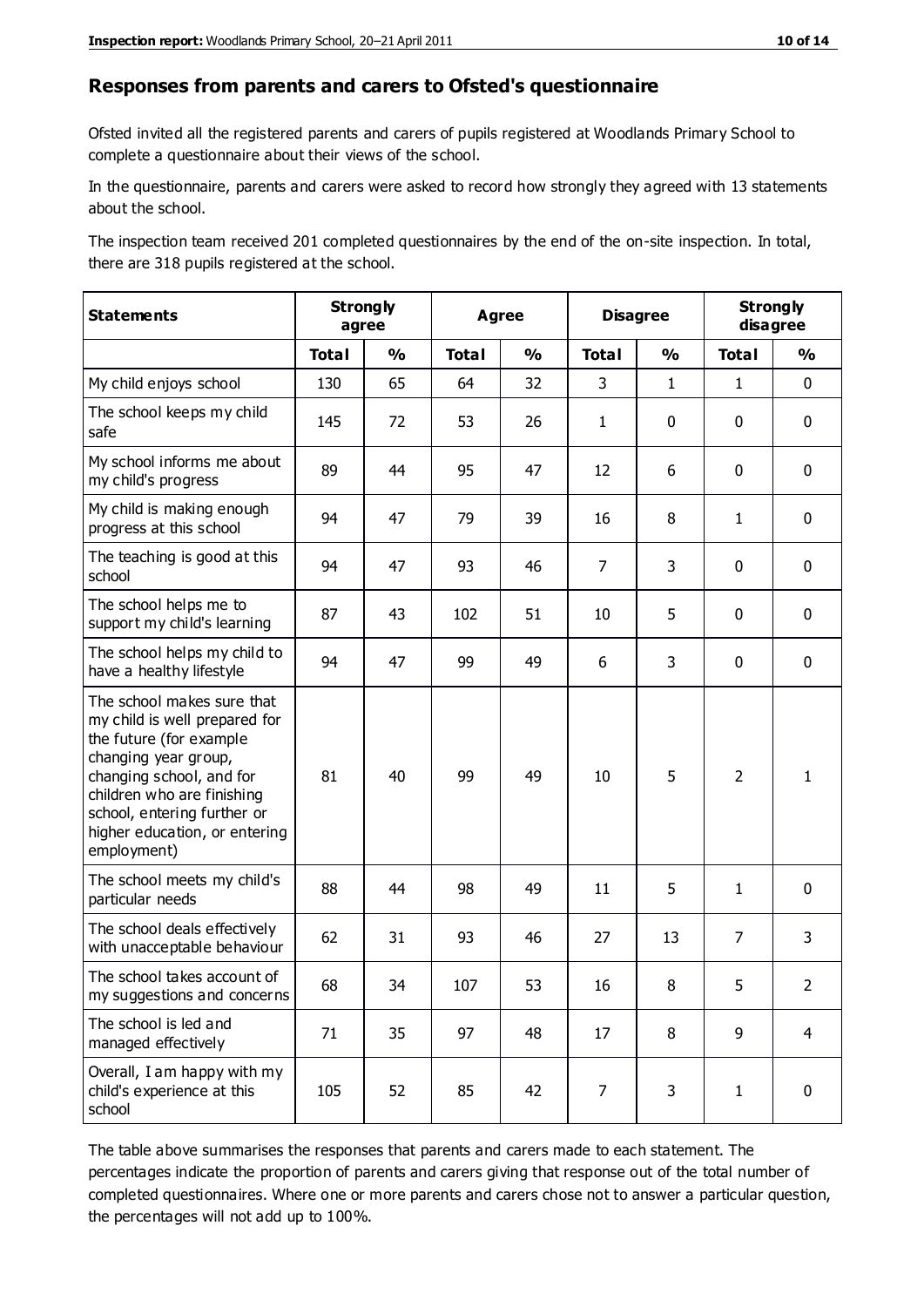## **Glossary**

| Grade   | <b>Judgement</b> | <b>Description</b>                                                                                                                                                                                                            |
|---------|------------------|-------------------------------------------------------------------------------------------------------------------------------------------------------------------------------------------------------------------------------|
| Grade 1 | Outstanding      | These features are highly effective. An outstanding school<br>provides exceptionally well for all its pupils' needs.                                                                                                          |
| Grade 2 | Good             | These are very positive features of a school. A school that<br>is good is serving its pupils well.                                                                                                                            |
| Grade 3 | Satisfactory     | These features are of reasonable quality. A satisfactory<br>school is providing adequately for its pupils.                                                                                                                    |
| Grade 4 | Inadequate       | These features are not of an acceptable standard. An<br>inadequate school needs to make significant improvement<br>in order to meet the needs of its pupils. Ofsted inspectors<br>will make further visits until it improves. |

#### **What inspection judgements mean**

### **Overall effectiveness of schools**

|                       | Overall effectiveness judgement (percentage of schools) |      |                     |                   |
|-----------------------|---------------------------------------------------------|------|---------------------|-------------------|
| <b>Type of school</b> | <b>Outstanding</b>                                      | Good | <b>Satisfactory</b> | <b>Inadequate</b> |
| Nursery schools       | 59                                                      | 35   | 3                   | 3                 |
| Primary schools       | 9                                                       | 44   | 39                  | 7                 |
| Secondary schools     | 13                                                      | 36   | 41                  | 11                |
| Sixth forms           | 15                                                      | 39   | 43                  | 3                 |
| Special schools       | 35                                                      | 43   | 17                  | 5                 |
| Pupil referral units  | 21                                                      | 42   | 29                  | 9                 |
| All schools           | 13                                                      | 43   | 37                  | 8                 |

New school inspection arrangements were introduced on 1 September 2009. This means that inspectors now make some additional judgements that were not made previously.

The data in the table above are for the period 1 September 2009 to 31 August 2010 and are consistent with the latest published official statistics about maintained school inspec tion outcomes (see **[www.ofsted.gov.uk](http://www.ofsted.gov.uk/)**).

The sample of schools inspected during 2009/10 was not representative of all schools nationally, as weaker schools are inspected more frequently than good or outstanding schools.

Percentages are rounded and do not always add exactly to 100.

Sixth form figures reflect the judgements made for the overall effectiveness of the sixth form in secondary schools, special schools and pupil referral units.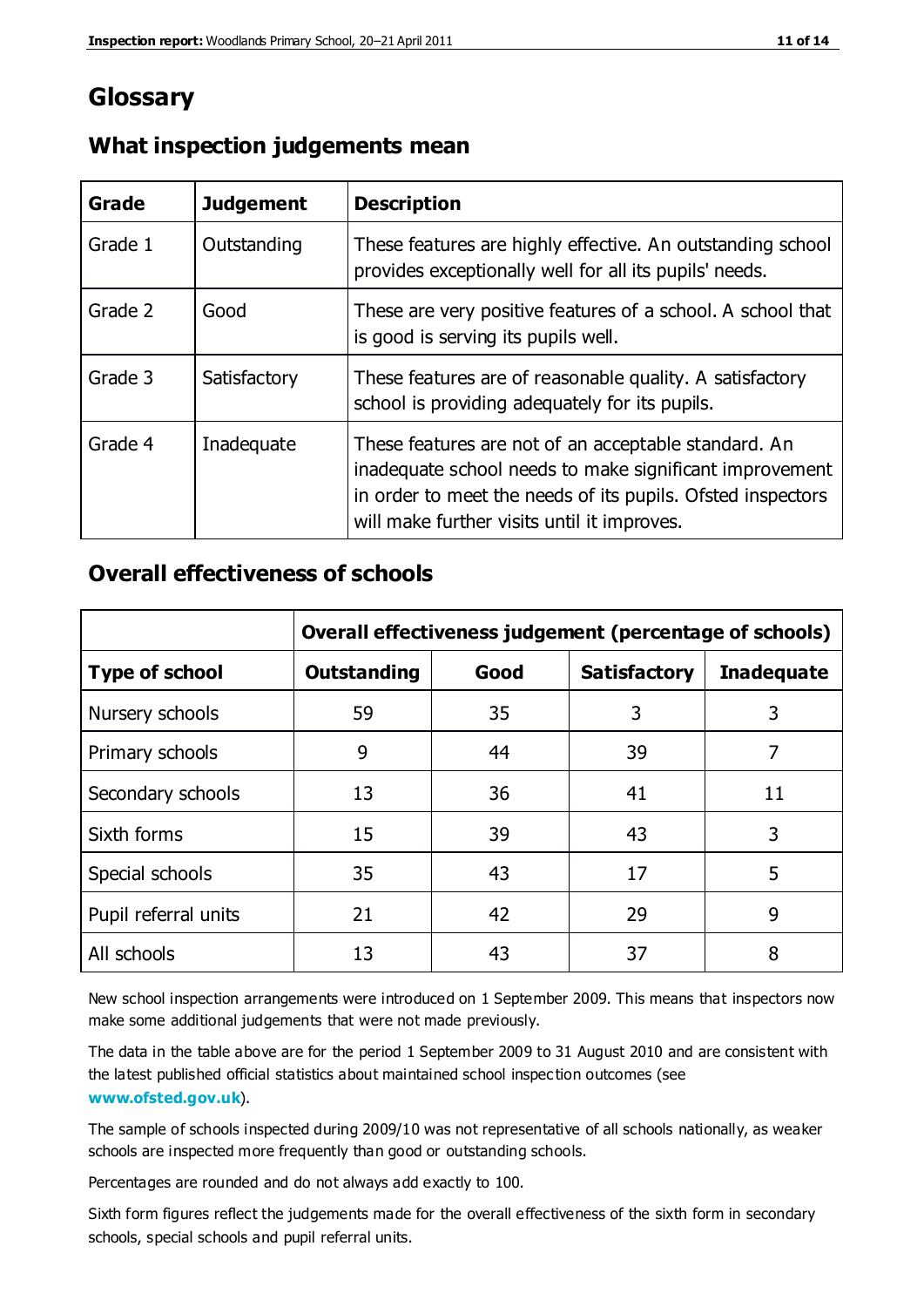## **Common terminology used by inspectors**

| Achievement:                  | the progress and success of a pupil in their learning,<br>development or training.                                                                                                                                                          |  |  |
|-------------------------------|---------------------------------------------------------------------------------------------------------------------------------------------------------------------------------------------------------------------------------------------|--|--|
| Attainment:                   | the standard of the pupils' work shown by test and<br>examination results and in lessons.                                                                                                                                                   |  |  |
| Capacity to improve:          | the proven ability of the school to continue<br>improving. Inspectors base this judgement on what<br>the school has accomplished so far and on the quality<br>of its systems to maintain improvement.                                       |  |  |
| Leadership and management:    | the contribution of all the staff with responsibilities,<br>not just the headteacher, to identifying priorities,<br>directing and motivating staff and running the school.                                                                  |  |  |
| Learning:                     | how well pupils acquire knowledge, develop their<br>understanding, learn and practise skills and are<br>developing their competence as learners.                                                                                            |  |  |
| <b>Overall effectiveness:</b> | inspectors form a judgement on a school's overall<br>effectiveness based on the findings from their<br>inspection of the school. The following judgements,<br>in particular, influence what the overall effectiveness<br>judgement will be. |  |  |
|                               | The school's capacity for sustained<br>improvement.                                                                                                                                                                                         |  |  |
|                               | Outcomes for individuals and groups of pupils.                                                                                                                                                                                              |  |  |
|                               | The quality of teaching.                                                                                                                                                                                                                    |  |  |
|                               | The extent to which the curriculum meets<br>pupils' needs, including, where relevant,<br>through partnerships.                                                                                                                              |  |  |
|                               | The effectiveness of care, guidance and<br>support.                                                                                                                                                                                         |  |  |
| Progress:                     | the rate at which pupils are learning in lessons and<br>over longer periods of time. It is often measured by<br>comparing the pupils' attainment at the end of a key                                                                        |  |  |

stage with their attainment when they started.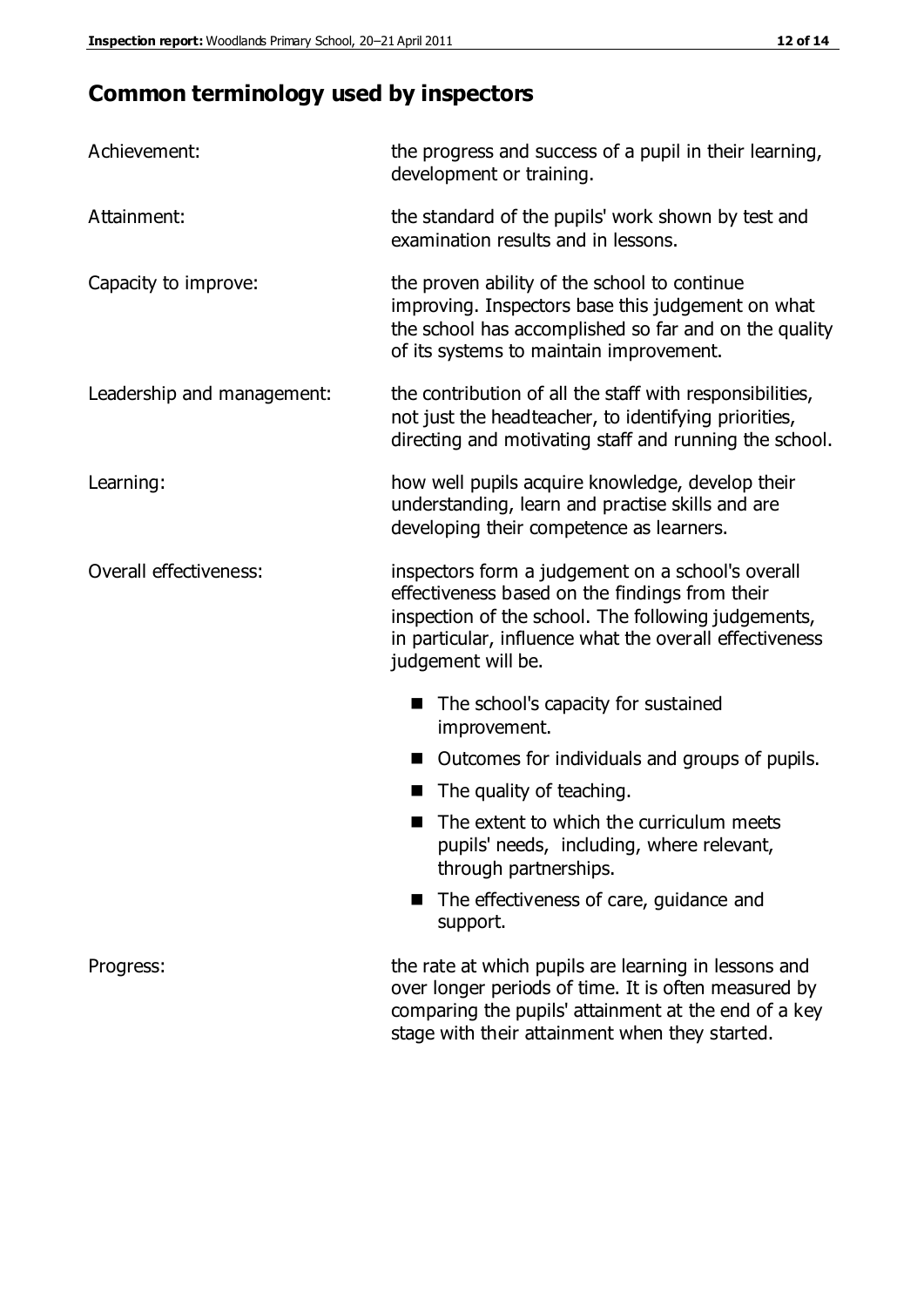### **This letter is provided for the school, parents and carers to share with their children. It describes Ofsted's main findings from the inspection of their school.**

26 April 2011

#### Dear Pupils

#### **Inspection of Woodlands Primary School, Liverpool, L37 2JN**

On behalf of the inspection team, thank you for sharing your time with us during our recent visit to your school. You attend a good school with good teaching and a curriculum which is increasingly interesting and exciting. You are well cared for and good attention is given to those of you needing support. The school has excellent partnerships with your parents and carers and does much to encourage their involvement in your education.

You told me that you like school and this is shown in the high rates of attendance. You behave well and are polite and thoughtful with others. Your understanding of how to live safe and healthy lives is excellent and sets you up very well for a happy future. Academically, your attainment is high and reflects good progress in your time in school. There is room for improvement however and I have asked the school to continue to find ways of improving your writing, particularly that of boys. In mathematics you do very well, although in Key Stage 1, girls could do even better and this is another area to be strengthened.

The many good and outstanding features of your school are the result of good leadership and management by staff and governors. They keep a close eye on what works well and what needs improving. Although learning is fun, more needs to be done to check on how well you do in subjects other than English, mathematics and science. I have asked the school to seek ways of doing this and you may be part of the solution.

I trust that you will continue to work hard, enjoy learning and continue to be helpful to others. I wish you all the very best for your future lives.

Yours sincerely

David Byrne Lead inspector